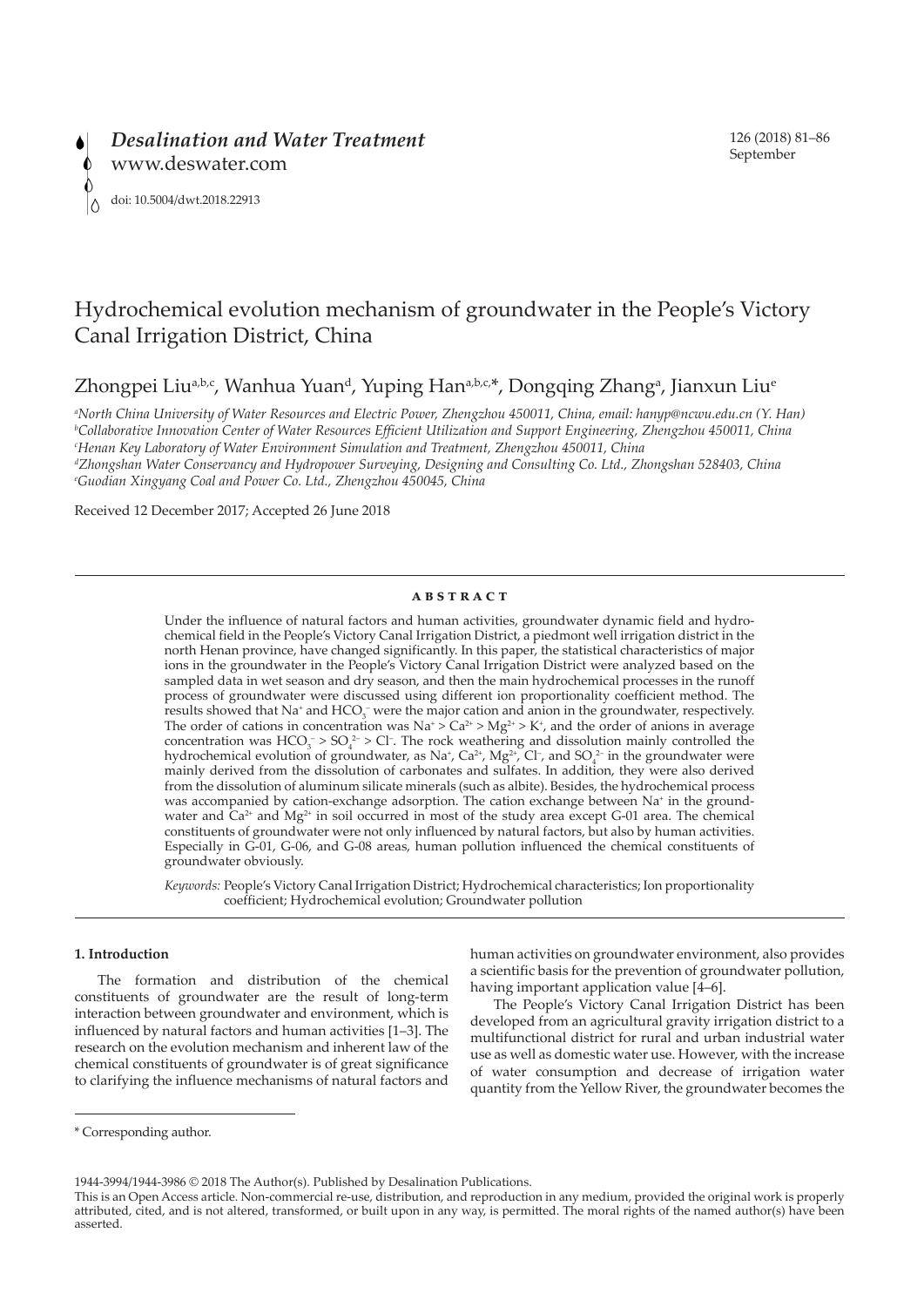main water supply for the irrigation district. Thus, its mining quantity is increasing, and groundwater depth increases from 2–5 m in the 1950s to 12–20 m, accordingly. And declining trend of groundwater level gradually became obvious, with an average annual decline of about 0.7–0.8 m at present. The change of groundwater dynamic field has affected and continues to influence the evolution of hydrochemical field.

In this paper, based on the analysis of the chemical constituents of groundwater, the causes of formation of groundwater were explored, and then the chemical function of groundwater was analyzed using ion proportionality coefficient method, providing a scientific basis for the evaluation of groundwater resources and prevention of groundwater pollution in the study area.

## **2. Materials and methods**

## *2.1. The study area*

The People's Victory Canal Irrigation District, located in Xinxiang city, Henan province, China—the north shore of the Yellow River—is an important grain, cotton, and oil production base in China. Situated at 113°31′–114°25′ of east longitude and 35°0′–35°30′ of north latitude, it stretches across seven counties and one city: Xinxiang county, Hua county, Weihui county, Yuanyang County, Huojia County, Yanjin County, Wuzhi county, and Xinxiang city, covering a vast area. It is adjacent to the main canal of the Red Flag Canal in Linzhou city in the east, is adjacent to the Communist Canal and Wujia Irrigation District in the west, extends to Yulin town in Yanjin County, Shizhai Town in Yuanyang County, Qizhuang Village in Hua County, and Langgongmiao Town in Xinxiang city in the south, and extends to Weihe River in the north [7], as shown in Fig. 1.

# *2.2. Groundwater sampling and physicochemical analysis*

A total of ten typical representative sampling points were selected in the People's Victory Canal Irrigation District, which are shown in Fig. 1. The groundwater samples were collected once a month in the study area during January to December in 2015. Water samples were collected in 1-L high-density polyethene bottles with tight fitting plastic caps



using Solinst's groundwater sampler (Canada, 425 type). The bottles were washed three or four times with the water to be sampled before taking the sample. All samples were filled to the top to avoid evaporation and exchanges of sample water with atmospheric materials. And the samples were transported immediately to the laboratory of the First Geological Environment Survey Institute, the First Bureau of Geology and Minerals Exploration of Henan Province.

The pH was measured using pH meter. Major cation concentrations ( $Ca^{2+}$ ,  $Mg^{2+}$ , Na<sup>+</sup>, and K<sup>+</sup>) were analyzed by the atomic absorption spectrometry method. Chloride (Cl<sup>-</sup>) was determined by standard AgNO<sub>3</sub> titration. Carbonate  $(CO_3^{2-})$ and bicarbonate  $(HCO<sub>3</sub><sup>-</sup>)$  were determined by titration with HCl. Sulfate  $(SO_4^2)$  was measured by spectrophotometer turbidimetry. The total dissolved solids (TDS) were computed by using electrical conductivity meter in dS/m at 25°C.

The analytical precision for measurement of ions was determined by calculating the ionic balance error. An error of up to ±3% is tolerable, while every water sample with a calculated error outside this range should be measured again [8]. Approximately 90% of the measured water samples were within this range. This means that the resultant data quality is sufficient for chemical modeling and/or for drawing simple conclusions about water quality.

The sample data in dry season and wet season were selected for comparative study.

## **3. Results and discussion**

# *3.1. Statistical characteristics of the hydrochemical parameters of groundwater*

Descriptive statistical analysis is a basic method in the study on hydrogeochemistry [9–11]. To fully understand the comprehensive characteristics of the chemical constituents of groundwater, a descriptive statistical analysis of the chemical constituents of groundwater was carried out to show the basic features of the chemical constituents of groundwater in certain time and space. Therefore, an analysis of the statistical characteristics of the hydrochemical parameters of groundwater samples in dry season and wet season in 2015 was carried out, as shown in Table 1.

Among cations, Na<sup>+</sup> showed the highest concentration, with an average concentration of 195.93 mg/L in dry season and 166.41 mg/L in wet season, and the order of cations in concentration was  $\text{Na}^{\text{*}} > \text{Ca}^{2+} > \text{Mg}^{2+} > \text{K}^{\text{*}}$ . Among anions,  $HCO<sub>3</sub><sup>-</sup>$  showed the highest concentration, with an average concentration of 527.00 mg/L in dry season and 531.29 mg/L in wet season, and the order of anions in concentration was  $HCO_3^- > SO_4^2 > Cl^-$ . The concentration of Na<sup>+</sup> and  $HCO_3^-$  in the groundwater was high, but their variation coefficient was small, indicating that their absolute concentration in the groundwater was high and relatively stable. So they were the major cation and anion in the groundwater in the study area, respectively.

The variation coefficient of  $K^+$  and  $SO_4^{2-}$  was the largest, which was 129.43% and 153.21% in dry season and 139.19% and 161.62% wet season, while the variation coefficient of the rest ions was below 1, indicating that  $K^*$  and  $SO_4^{2-}$  were more sensitive to hydrological conditions, topography, Fig. 1. Study area and sampling site. human activities, and other external influences, and thus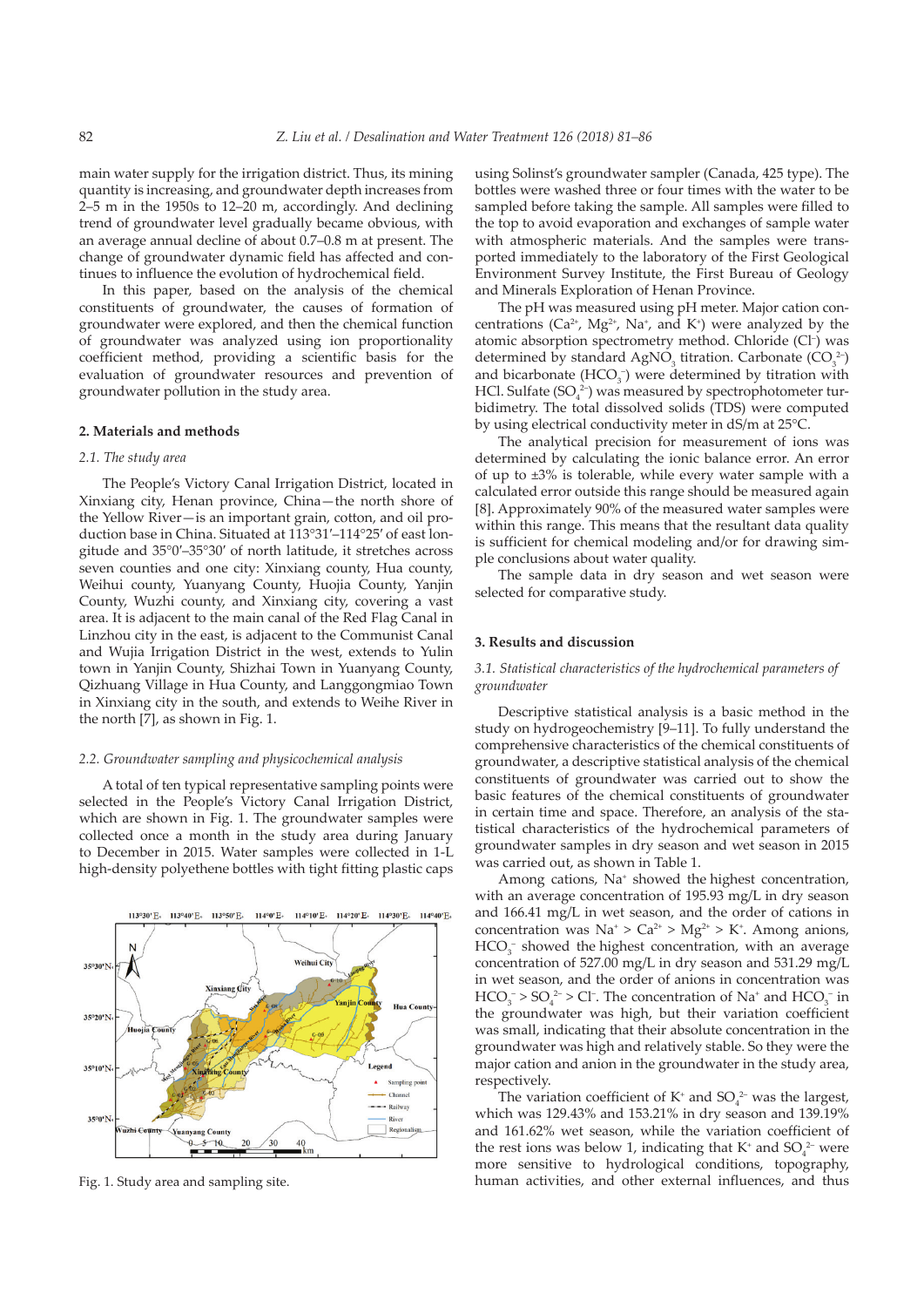| Item                       | Dry season |          |          |                       |                         | Wet season |         |          |                       |                         |
|----------------------------|------------|----------|----------|-----------------------|-------------------------|------------|---------|----------|-----------------------|-------------------------|
|                            | Minimum    | Maximum  | Mean     | Standard<br>deviation | Variable<br>coefficient | Minimum    | Maximum | Mean     | Standard<br>deviation | Variable<br>coefficient |
| $K^{\scriptscriptstyle +}$ | 2.44       | 58.82    | 14.89    | 19.27                 | 129.43%                 | 1.84       | 51.01   | 11.97    | 16.65                 | 139.19%                 |
| $Na+$                      | 75.88      | 503.91   | 195.93   | 129.02                | 65.85%                  | 75.65      | 486.75  | 166.41   | 116.39                | 69.94%                  |
| $Ca2+$                     | 69.16      | 423.06   | 138.99   | 104.75                | 75.37%                  | 74.43      | 425.87  | 145.85   | 106.28                | 72.87%                  |
| $Mg^{2+}$                  | 41.84      | 263.60   | 83.69    | 65.25                 | 77.97%                  | 36.87      | 264.93  | 80.35    | 65.94                 | 82.07%                  |
| HCO <sub>3</sub>           | 446.61     | 651.27   | 527.00   | 72.00                 | 13.66%                  | 359.65     | 639.79  | 531.29   | 88.65                 | 16.69%                  |
| $Cl^-$                     | 95.40      | 381.26   | 169.08   | 103.40                | 61.15%                  | 93.73      | 341.35  | 158.43   | 74.52                 | 47.04%                  |
| $SO_4^{2-}$                | 119.40     | 662.91   | 444.56   | 681.10                | 153.21%                 | 93.66      | 2,191.2 | 392.68   | 634.63                | 161.62%                 |
| <b>TDS</b>                 | 712.02     | 4,233.80 | 1,341.01 | 1,074.55              | 80.13%                  | 769        | 4,098   | 1,252.19 | 1,005.36              | 80.29%                  |
| pH                         | 6.94       | 7.84     | 7.47     | 0.23                  | 3.08%                   | 7.03       | 7.73    | 7.36     | 0.20                  | 2.72%                   |

Table 1 Statistical characteristics of groundwater hydrochemical parameters in dry and wet seasons

their stability was weak. So they were the important factors influencing the great difference in spatial distribution of the hydrogeochemical properties of groundwater and main variables determining the salinization of groundwater in the irrigation district.

The variation coefficient of Na<sup>+</sup>, Ca<sup>2+</sup>, Mg<sup>2+</sup>, HCO<sub>3</sub>-, Cl<sup>-</sup>, and TDS was between 14.63% and 82.07%, indicating that their chemical constituents were relatively stable. The little difference between the variation coefficients in dry season and wet season showed that the seasonal variation had little influence on the spatial variability of hydrochemistry.

The pH was between 6.94 and 7.84, with an average pH of 7.47 in dry season and 7.36 in wet season, respectively, indicating that the groundwater was weakly alkaline.

#### *3.2. Analysis of the Gibbs graph of groundwater*

In 1970, Gibbs designed a semi-logarithmic coordinate graph (Gibbs graph) to compare the chemical constituents and causes of formation of water. The y-coordinate is the logarithmic coordinate of TDS, and the x-coordinate is γNa/(γNa + γCa) ratio, and the relationship between them reflects the controlling factors of the chemical constituents of water. Three different areas in the Gibbs graph represent three different causes of formation, namely "evaporation concentration," "rock weathering," and "precipitation control" [12,13]. In the Gibbs graph, the low-salinity groundwater having large  $\gamma$ Na/( $\gamma$ Na +  $\gamma$ Ca) ratio (close to 1) is distributed in the bottom right corner, indicating that the groundwater is mainly recharged by atmospheric precipitation. The groundwater with medium dissolved solid content (with TDS content of 70–300 mg/L) having small  $\gamma$ Na/( $\gamma$ Na +  $\gamma$ Ca) ratio (smaller than 0.5) is distributed in the left middle part, indicating that its chemical constituents are mainly influenced by rock weathering and dissolution. The groundwater with high dissolved solid content having large  $\gamma$ Na/(γNa + γCa) ratio (close to 1) is distributed in the upper right corner, indicating that the region is located in arid areas with strong evaporation. To better reveal the controlling factors of the hydrochemical evolution of groundwater, the tested hydrochemical data of groundwater were substituted into the Gibbs graph, then the causes of formation of groundwater in the study area can be observed intuitively.



Fig. 2. Diagram depicting the mechanism controlling groundwater quality.

The Gibbs graph of groundwater in the study area is shown in Fig. 2. The groundwater samples fell in the left middle part, showing that the chemical constituents of groundwater were mainly influenced by rock weathering and dissolution, which was the main chemical action affecting the hydrochemical characteristics of groundwater.

In fact, the chemical constituents of groundwater were influenced by both natural factors and human activities. The Gibbs graph can determine the influence of natural factors, but cannot exclude the influence of human activities on the formation of groundwater, showing that the Gibbs graph has limitations. The discharge of pollutants from human production activities into the groundwater changed the chemical constituents of groundwater, such as increased concentration of Cl<sup>-</sup>, SO<sub>4</sub><sup>2-</sup>, and TDS. In addition, the exploitation and utilization of groundwater resources also changed the hydrodynamic conditions of groundwater, which influenced the water rock interaction or evaporation concentration intensity of groundwater. For example, G-01 in wet season and G-06 in wet and dry seasons in Fig. 2 are obviously different from other samples, which are likely affected by human activities.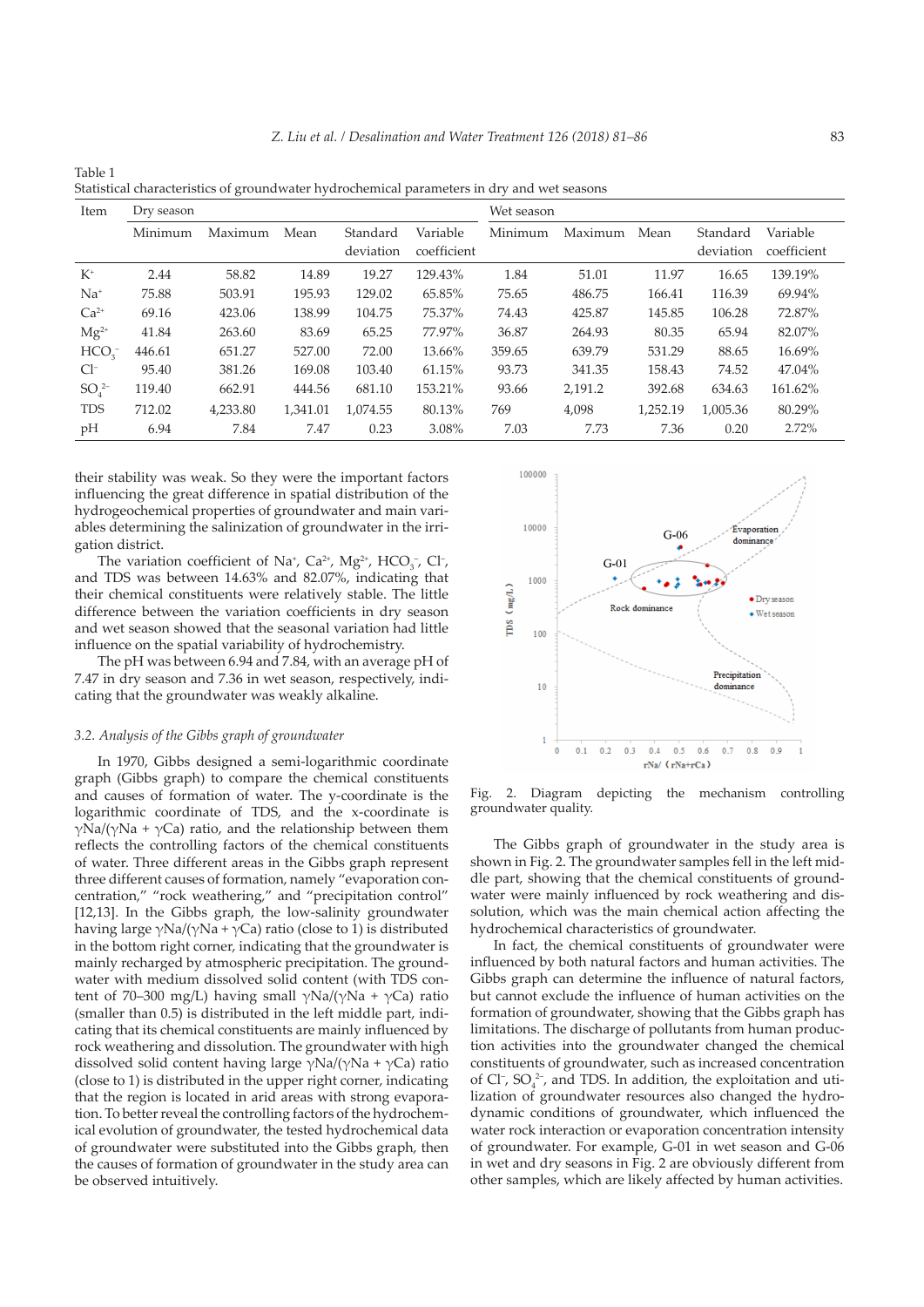#### *3.3. Analysis of the cause coefficient of groundwater*

 $\gamma$ Na/ $\gamma$ Cl, called the cause coefficient of groundwater, is a hydrogeochemical parameter characterizing the enrichment of Na<sup>+</sup> in groundwater. The average  $\gamma$ Na/ $\gamma$ Cl of standard sea water is 0.85, the γNa/γCl of low TDS water is high (γNa/γCl  $>$  0.85), and the γNa/γCl of high TDS water is low (γNa/γCl  $<$  0.85) [14]. The γNa/γCl of groundwater in the study area in dry season (Fig. 3(a)) and wet season (Fig. 3(b)) is shown in Fig. 3.

Most of the sampling points in the study area were above the line 1:1, and their  $\gamma$ Na/ $\gamma$ Cl was greater than 1, indicating that the Na+ milligram equivalent concentration was basically greater than Cl– concentration. It was considered that Na+ and Cl– were derived from the dissolution of halite, which but was not the only source. The excess Na<sup>+</sup> may be derived from the weathering and dissolution of albite or sodium montmorillonite or other minerals. In addition, the cation exchange also affected the Na<sup>+</sup> concentration. In the runoff process of groundwater, the rock minerals were weathered and dissolved by hydrolysis and acid action, thus Na<sup>+</sup> was released from feldspar, meanwhile, the cation exchange between  $Ca^{2+}$ in the groundwater and Na<sup>+</sup> in soil occurred, so that the Na<sup>+</sup> concentration was greater than Cl– concentration.

The Na<sup>+</sup> concentration and Cl<sup>-</sup> concentration of groundwater in G-06 and G-08 areas in dry season as well as G-06 area in wet season were obviously greater than those in other areas of the study area, and the degree of salinity was abnormally large, which may be due to the influence of human factors.

In addition, the  $\gamma$ Na/ $\gamma$ Cl in G-01 area in wet season was less than 1. It was mainly because the Cl– concentration increased significantly from 111.14 mg/L in January to 219.51 mg/L in July, while the Na<sup>+</sup> concentration changed slightly, which may be due to the influence of human pollution [15,16].

The change and development of the overall hydrochemical characteristics in the study area were mainly controlled by the geological conditions and hydrogeological conditions of groundwater system. The hydrodynamic conditions gradually became worse from southwest to northeast,  $Na^+$ ,  $Mg^{2+}$ , and Cl– gradually enriched, and the degree of salinity of groundwater increased.

# *3.4. Analysis of the ratio of*  $\gamma HCO_3^-$  *+*  $\gamma SO_4^{2-}$  *to*  $\gamma Ca^{2+}$  *+*  $\gamma Mg^{2+}$  *of groundwater*

In order to determine the major source of  $Ca^{2+}$ ,  $Mg^{2+}$ , HCO<sub>3</sub><sup>-</sup>, and SO<sub>4</sub><sup>2-</sup>, a plot of γ(HCO<sub>3</sub><sup>-</sup> + SO<sub>4</sub><sup>2-)</sup> vs. Γ(Ca<sup>2+</sup> + Mg<sup>2+</sup>) was plotted as shown in Fig. 4. As we know,  $Ca^{2+}$ ,  $Mg^{2+}$ , HCO<sub>3</sub><sup>-</sup>, and  $SO_4^2$  are mainly from dissoluble rocks, such as calcite, dolomite, and gypsum. And there would be a charge balance among  $Ca^{2+}$ ,  $Mg^{2+}$ , HCO<sub>3</sub><sup>-</sup>, and SO<sub>4</sub><sup>2-</sup>, if they are derived from simple dissolution of these rocks [17,18]. But in the study area, no matter in dry season or wet season, all the points, except the G-01 in wet season, are plotted above the 1:1 line. It means that  $HCO_3^-$  and  $SO_4^{2-}$  are more than  $Ca^{2+}$  and  $Mg^{2+}$  except G-01 in wet season. The excess of  $HCO_3^-$  and  $SO_4^{2-}$  must be balanced by Na<sup>+</sup> and K<sup>+</sup> in order to keep the charge balance in groundwater. It suggests that aluminum silicate minerals



Fig. 3. Distribution of the cause coefficient of groundwater in the study area: (a) dry season, (b) wet season.



Fig. 4. Relationship between  $\gamma$ (Ca<sup>2+</sup> + Mg<sup>2+</sup>) and  $-\gamma$ (HCO<sub>3</sub><sup>-</sup> +  $\gamma$ SO<sub>4</sub><sup>2</sup>) in (a) dry and (b) wet seasons.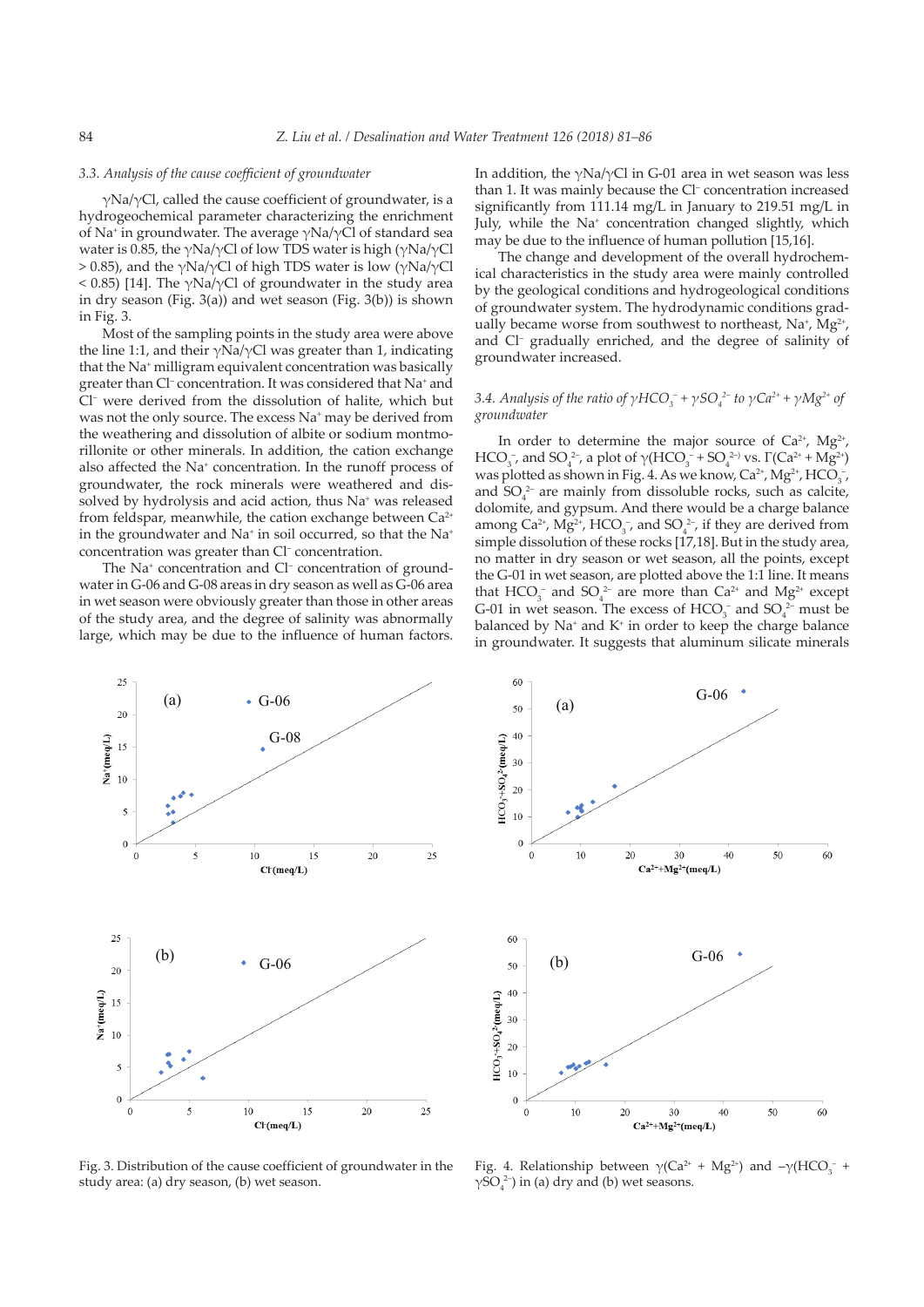(e.g., albite) dissolution may be the main source of  $HCO_3^-$  +  $SO_4^2$ <sup>-</sup>, which can be explained by the formula as below:

$$
Na2Al2Si6O16 + 2CO2 + 3H2O \to 2HCO3- + 2Na+ + H4Al2Si2O9 + 4SiO2
$$
\n(1)

This formula explains the source of excess  $HCO_3^- + SO_4^2$ relative to  $Ca^{2+} + Mg^{2+}$ , also explains the excess Na<sup>+</sup> relative to Cl<sup>-</sup>. Of course, Na<sup>+</sup> can be derived from cation exchange as stated before.

In order to determine the significance cation exchange in controlling the water chemistry, a plot of  $\gamma$ (Ca<sup>2+</sup> + Mg<sup>2+</sup>)–  $\gamma(HCO_3^- + SO_4^{2-})$  vs.  $\gamma(Na^+ - Cl^-)$  was examined. The  $\gamma(Ca^{2+} +$  $Mg^{2+}$ ) –  $\gamma$ (HCO<sub>3</sub><sup>-</sup> + SO<sub>4</sub><sup>2</sup>) represents the amount of Ca<sup>2+</sup> + Mg<sup>2+</sup> gained or lost compared with that provided by calcite, dolomite, and gypsum, while  $\gamma(Na^+ - Cl^-)$  represents the amount of Na+ gained or lost relative to that provided by halite [17]. If cation exchange is the main progress that controlling the water chemistry, there should be a linear relationship with a slop of  $-1$  between  $\gamma$  (Ca<sup>2+</sup> + Mg<sup>2+</sup>) –  $\gamma$ (HCO<sub>3</sub><sup>-</sup> + SO<sub>4</sub><sup>2-</sup>) and  $\gamma$ (Na<sup>+</sup> – Cl<sup>-</sup>). Fig. 5 shows that almost all the points plotted near the 1:1 linear except the point G-06 in dry season, which can be concluded that in the study area, cation exchange is the main function that controlling the groundwater chemistry.

However, how did the cation exchange occur is not clear. As a result, the CAI 1 and CAI 2 were calculated, and are plotted in Fig. 6. CAI 1 represents the ratio of  $\gamma$ Cl<sup>-</sup> –  $\gamma$ (Na<sup>+</sup> + K<sup>+</sup>) to  $\gamma$ (HCO<sub>3</sub><sup>-</sup> + SO<sub>4</sub><sup>2</sup>), and CAI 2 represents the ratio of  $\gamma$ Cl<sup>-</sup> –  $γ(Na^+ + K^+)$  to  $γCl^-$ . Based on the former study, negative CAI indicates exchange of  $Ca^{2+} + Mg^{2+}$  in groundwater with Na<sup>+</sup> in rocks, while positive value represents Na+ in groundwater with  $Ca^{2+} + Mg^{2+}$  in rocks. In the study area, except the positive

CAI of point G-01 no matter in dry and wet season, CAI of all the other points is negative values. It shows that  $Ca^{2+} + Mg^{2+}$  in groundwater exchanges with Na+ in rocks, but in the area near G-01, Na<sup>+</sup> in groundwater exchanges with  $Ca^{2+} + Mg^{2+}$  in rocks.

#### *3.5. Influence of human activities on groundwater hydrochemistry*

From Figs. 2–6, we can conclude that anthropogenic activities have effected groundwater chemistry, especially in the area near G-01, G-06, and G-08. In order to confirm anthropogenic influence, the plot of relationship between  $NO_3^-$  and  $Cl^$ was examined, as shown in Fig. 7. Distinct positive correlations of NO<sub>3</sub><sup>-</sup> and Cl<sup>-</sup> in both seasons indicate anthropogenic sources of the ions [17]. Potential sources of  $NO<sub>3</sub><sup>-</sup>$  and Cl<sup>-</sup> are industrial sewage, domestic sewage, pit toilets, etc. In the study area, average concentration of Cl– is 169.08 and 158.43 mg/L, respectively, in dry and wet season, less than 250 mg/L, which satisfies the III classification of groundwater quality standard in China in 2016. But the concentration of G-06 in dry and wet season and that of G-08 in wet season are all more than 250 mg/L, which means the groundwater cannot be used for domestic use directly. Meanwhile, concentration of  $NO<sub>3</sub><sup>-</sup>$  is 10.53 and 11.66 mg/L, respectively, in dry and wet season, less than 20 mg/L, and satisfies the III classification of groundwater quality standard in China in 2016. But the concentration of G-06 in dry and wet season and that of G-08 in dry season are all more than 20 mg/L and cannot satisfy the III classification standard according to the groundwater quality standard in China. The remarkably high value of  $NO<sub>3</sub><sup>-</sup>$  and Cl<sup>-</sup> concentration is significantly influenced by anthropogenic activities [19,20].



Fig. 5. Relationship between  $\gamma$ (Ca<sup>2+</sup> + Mg<sup>2+</sup>) –  $\gamma$ (HCO<sub>3</sub><sup>-</sup> +  $\gamma$ SO<sub>4</sub><sup>2-</sup>) and  $\gamma$ (Na<sup>+</sup> – Cl<sup>-</sup>) in (a) dry and (b) wet seasons.



Fig. 6. Chlor-alkali index (a) 1 and (b) 2 in groundwater in dry and wet seasons.